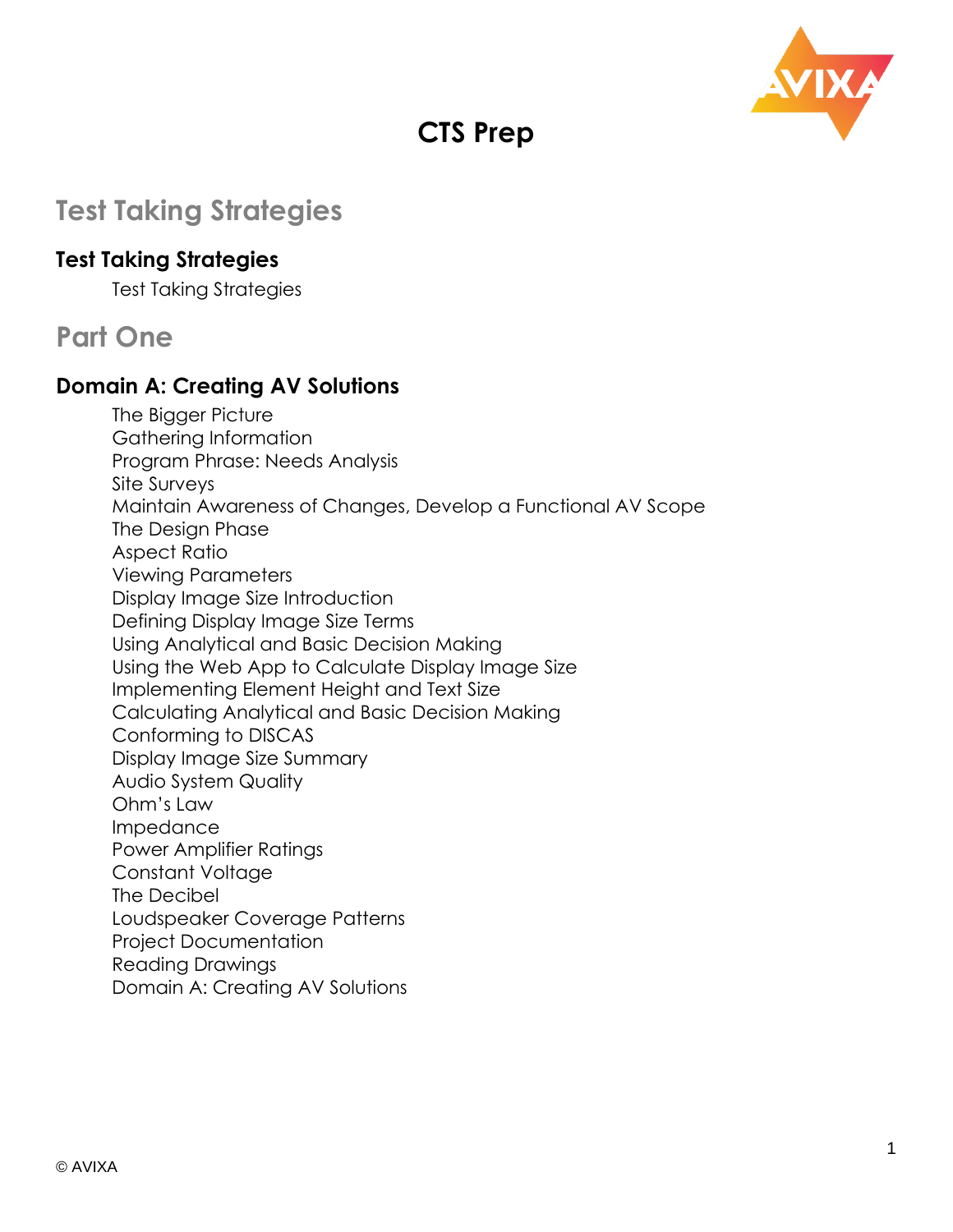

### **Part Two**

#### **Domain A**

Sell AV Solutions Conduct Vendor Selection Process

#### **Domain A: Provide AV Solutions**

Install Elements Cable Considerations Mounting Considerations Electrical Considerations Control Systems System Closeout Part Two

#### **Domain B: Operate AV Solutions**

Operating AV Solutions Part Two

#### **Domain D: Troubleshoot AV Solutions**

Troubleshooting Part Two

## **Part Three**

#### **Networking**

Introduction to Part Three Networking Components Network Connections **Ethernet** IP Address Assignment Transport Protocol Security Technologies

#### **Domain C: Performing AV Finance Activities**

Conduct AV Finance